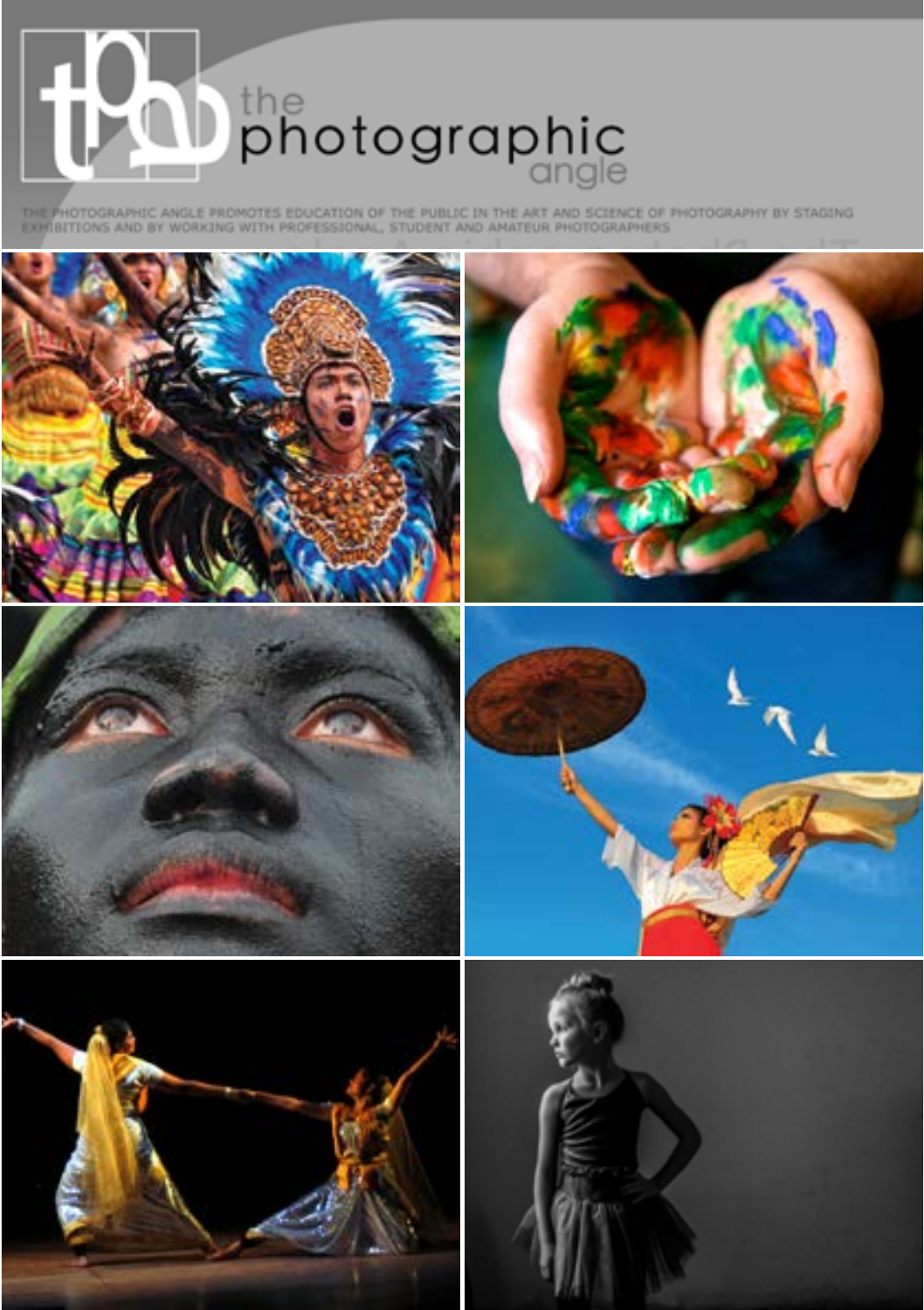# PERFORMANCE

Ever since the invention of photography, the medium has been used to capture and document performances in all their guises. From the thespians who take to the stage in theatrical performances, the dancers who entertain us in their spectacular shows, to the singers and musicians who woo us with their beautiful renditions and the sportsmen and women who impress us with their physical prowess. Performance shots capture the essence of an event, documenting it, recording it and memorializing it for future reference. And when done well, the photographs themselves can become a work of art in their own right.

Performance is an exciting and often adrenaline-filled genre of photography as dynamic action shots can be some of the most challenging to take. This exhibition highlights the transitory nature of action-orientated photography. Fractions of a second separate the everyday from the exceptional. Modern cameras allow us to take multiple shots rapidly, but the ability to anticipate the decisive moment remains key.

Henri Cartier-Bresson summed it up by writing "photographers deal in things which are continually vanishing and when they have vanished there is no contrivance on earth which can make them come back again."

Our Performance exhibition was conceived early in 2012 as British excitement grew in anticipation of hosting the Olympics. Local sporting events were photographed as communities played their part in preparing for the Games. Our sports photographers have captured some of the tension, excitement and sheer spectacle of a remarkable sporting year. The images taken at the Paralympics are particularly powerful.

Other photographers concentrated on artistic events, from dance and theatre to street performance and music. The intensity of stage lighting and the restricted access available on site tested their creativity and ingenuity. Some photographers preferred to take control of the scene with studio style portraits and the use of models. Strong images were nonetheless produced with costume, make up and photo editing software.

**Participating Photographers**:Yehia El Alaily, Kerri Bartup, Sucheta Das, Nicola Davison- Reed, Protim Bannerjee, Zdravko Dimitrov, Albert Horton, Lisa Helena Kelly, Hayley Langan, Martin Parratt, Hannah Presdee, Vanessa Teran, Lucy Millson-Watkins, Clee A Villasor, Tri Pamuji Wikanto, Kris Wood, Miguel Angel Lozanzo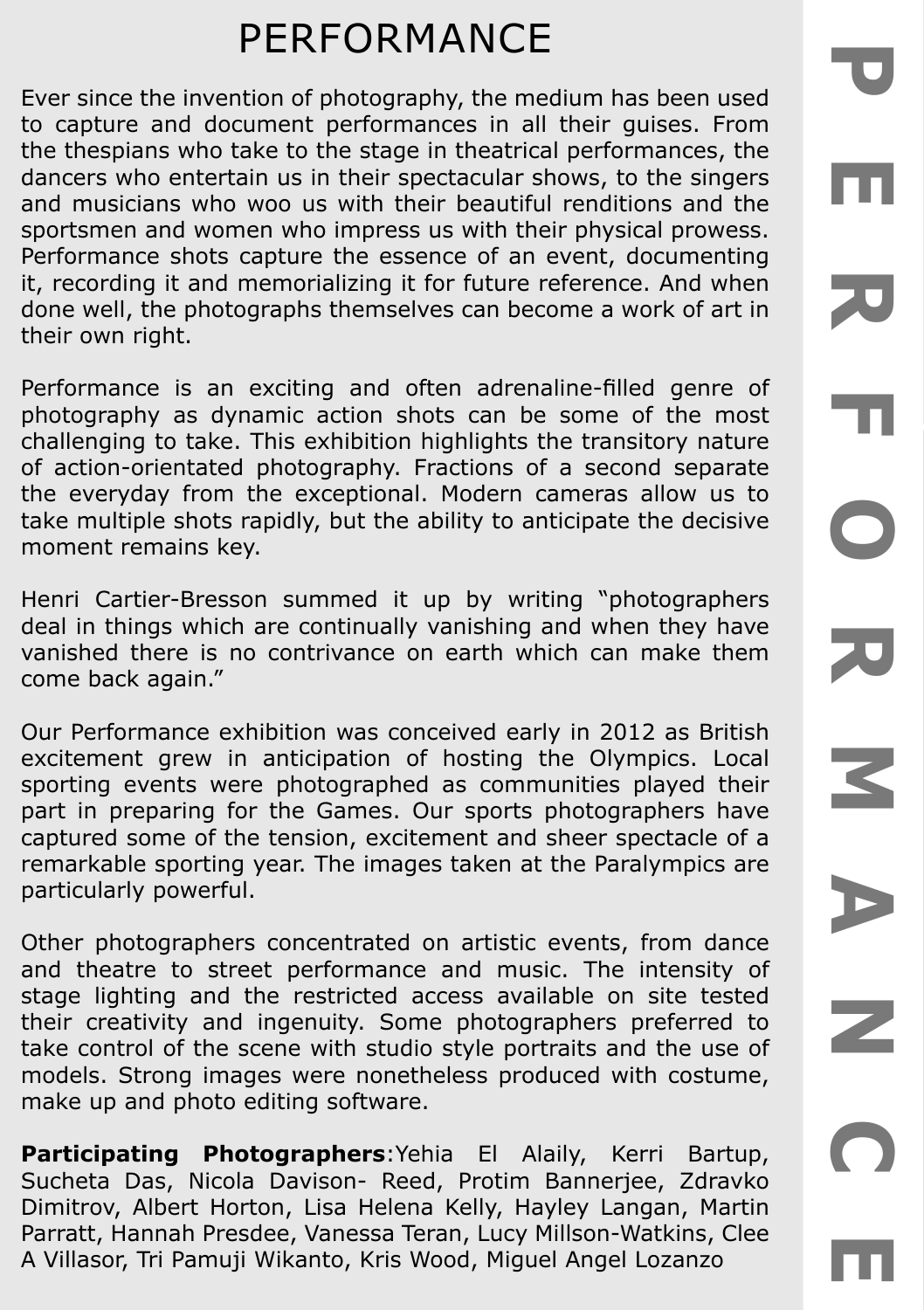### **Albert Horton**

"I have been involved with photography since I was introduced to it by an enthusiastic school teacher. The school had a darkroom and it has been a lasting memory that very first time watching an image emerge in the developer. I joined the Lowestoft Photographic Society as a junior member and can recall vividly going with the Society members early on a Sunday morning to photograph the herring fleet leaving port My enthusiasm was reawakened when I moved to March in Cambridgeshire and joined the March Camera Club. I am inspired by people pursuing their interests and I record their activities, perhaps for posterity".

m

70

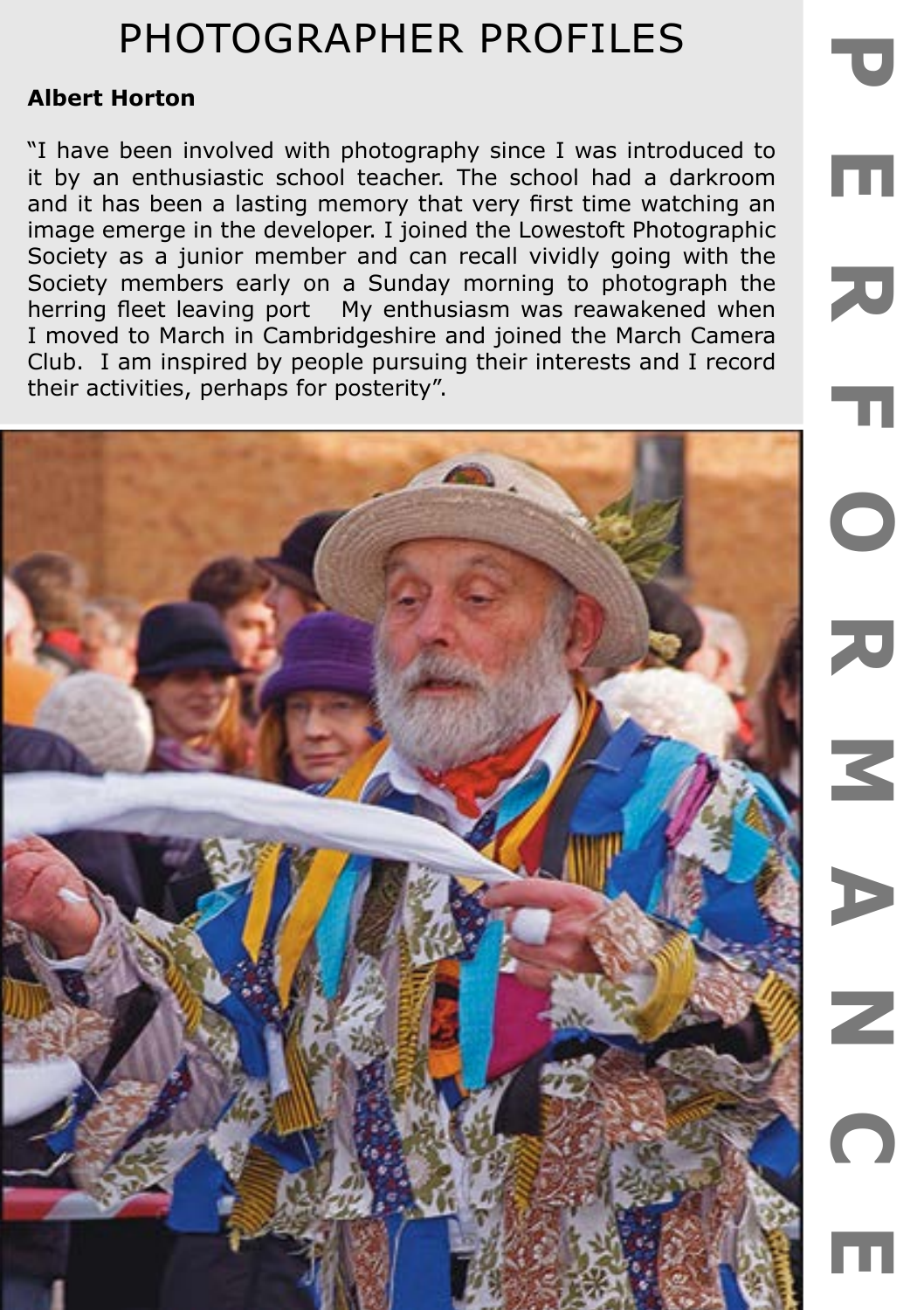$\overline{\mathbf{U}}$ 

m

### **Clee A Villasor**

"I am a photographer from the Philippines. I view the world as if I was born with a camera; our world is a creative platform for me to record decisive moments. I try to capture the two-way engagement between photographer and subject. I feel my street photography contrasts with usual perspectives; many locations offer both creative and philosophical stimuli. I am displaying images from my Philippine travels".

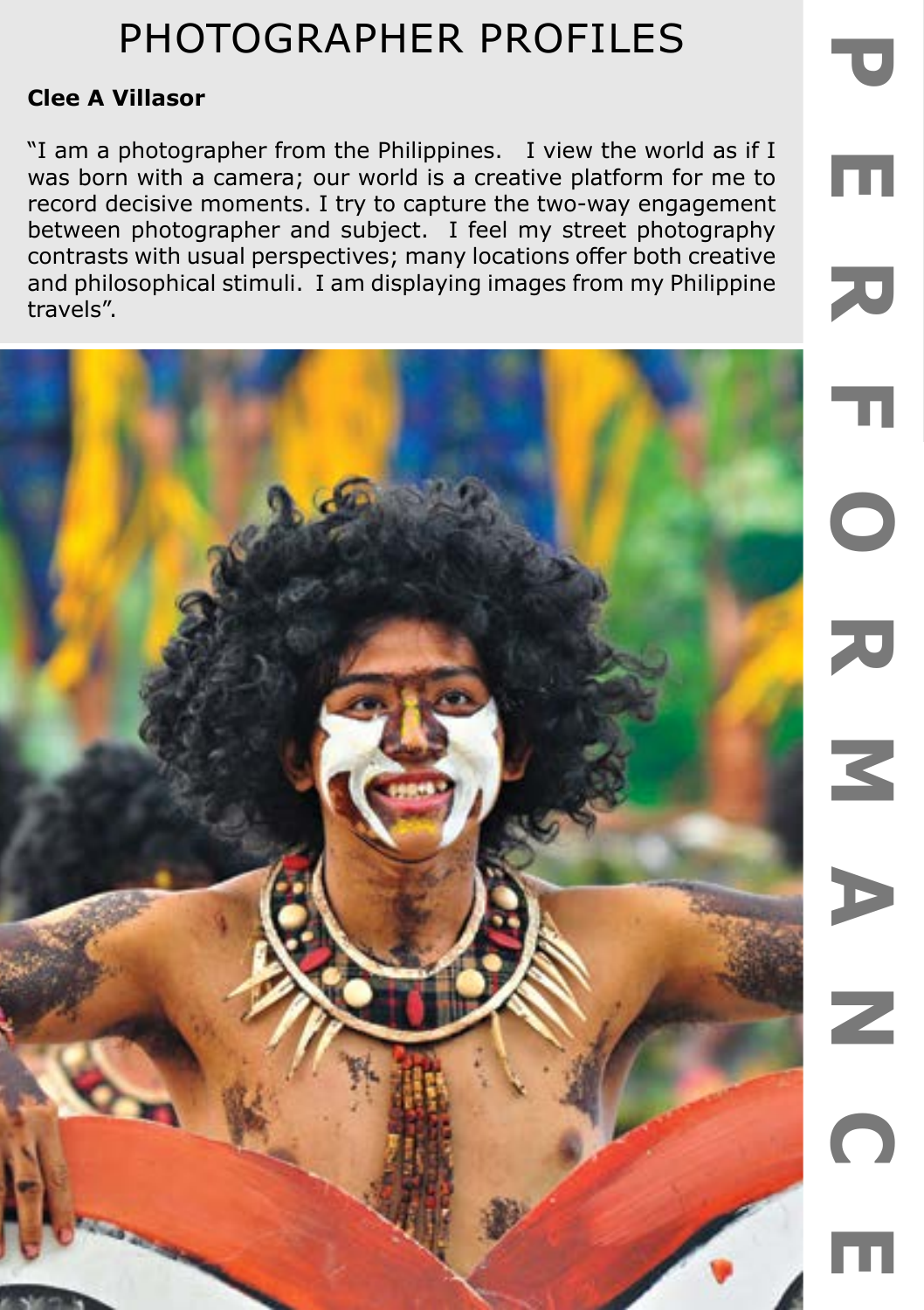### **Lisa Helena Kelly**

"Photography to me is a means to document my life and my memories, to share my experiences and express my interpretation of the world around me. I travel globally with my work and this gives me a desire to understand other people's lives, what they have seen, where they have been and what the future holds for them. I photograph people in their natural environment, capturing their memories, moods and emotions. I am inspired by the memories that we would otherwise forget, the happy moments that we wish to remember for an eternity. My exhibited collection is memoirs of 'performance' which brings me happiness and comes from my desire to preserve these wonderful moments".

m

刀

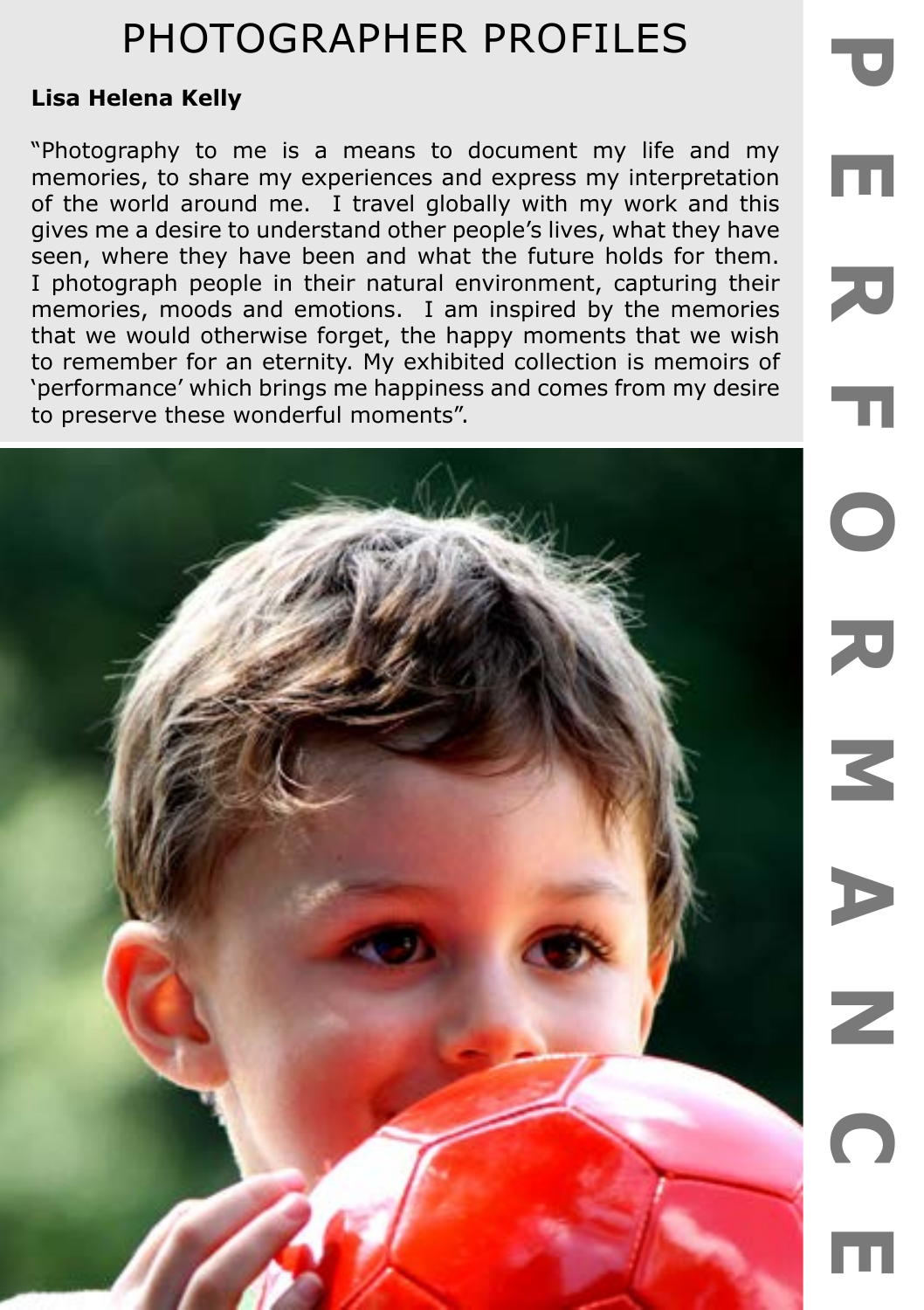#### **Nicola Davison-Reed**

"Taking photographs is my drug of choice. I get high capturing moments in time, for you and for myself. It's a privilege to develop one's passion and I never take it for granted. If someone gets a hit from my images then that's all I can ask.

m

70

I am a photographer because I have a drive to capture moments in time. I feel as fulfilled taking a snap shot as I do photographing a structured set with a model, although for me it's the spontaneity of the street which is most exciting. My goals and aspirations are to keep doing what I am doing, but do it better".

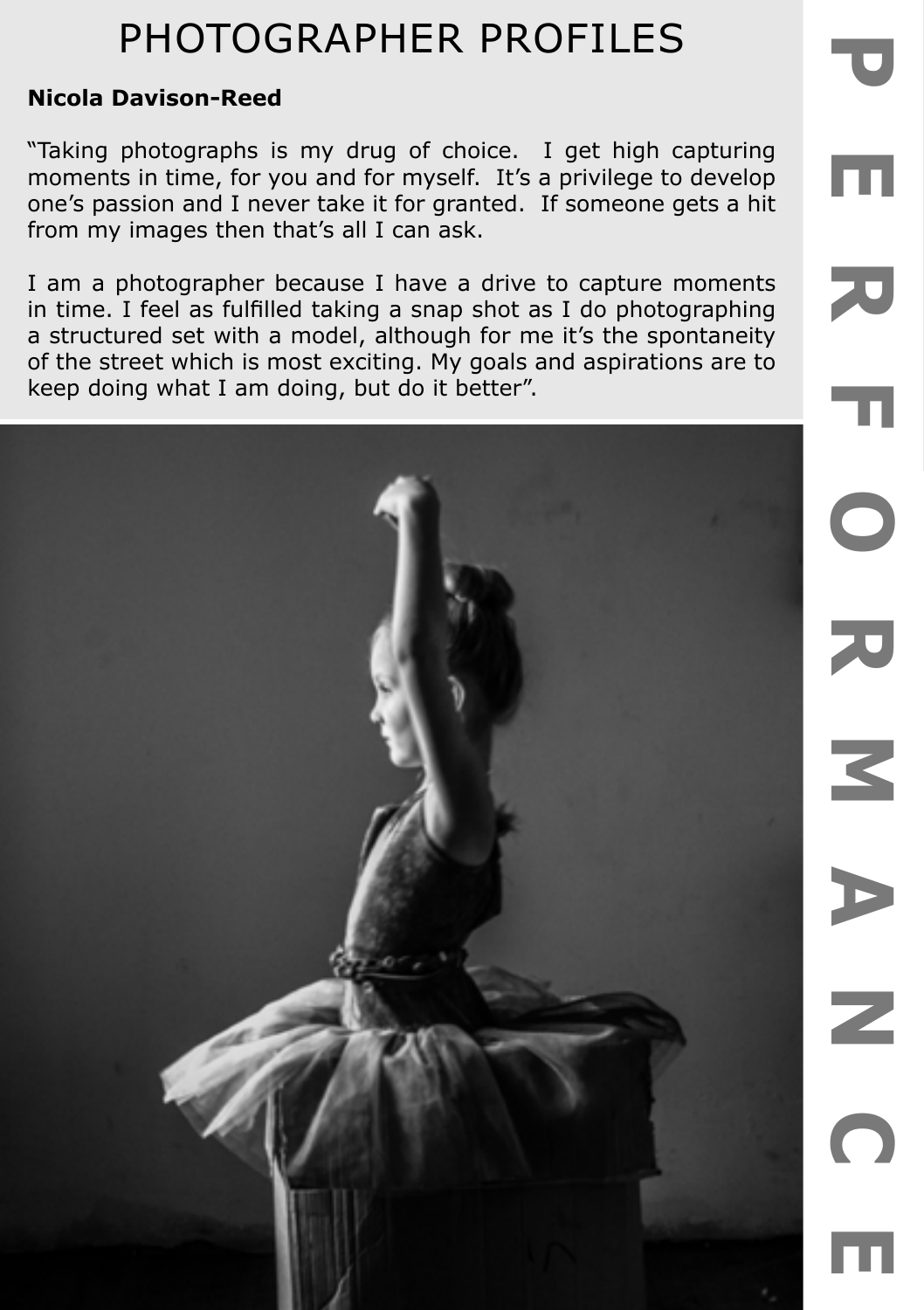### **Lucy Millson-Watkins**

I am a British documentary photographer based in the historic and beautiful borough of Greenwich in London. Having previously studied at Central Saint Martin's, I recently graduated London College of Communication with a master's degree in Documentary Photography and Photojournalism.

m

70

m

I have a passion for heritage and undertake both personal work and commissions internationally that explore cultural themes of both people and places.

This body of work for the theme Performance was shot across the London 2012 Olympic and Paralympic Games.

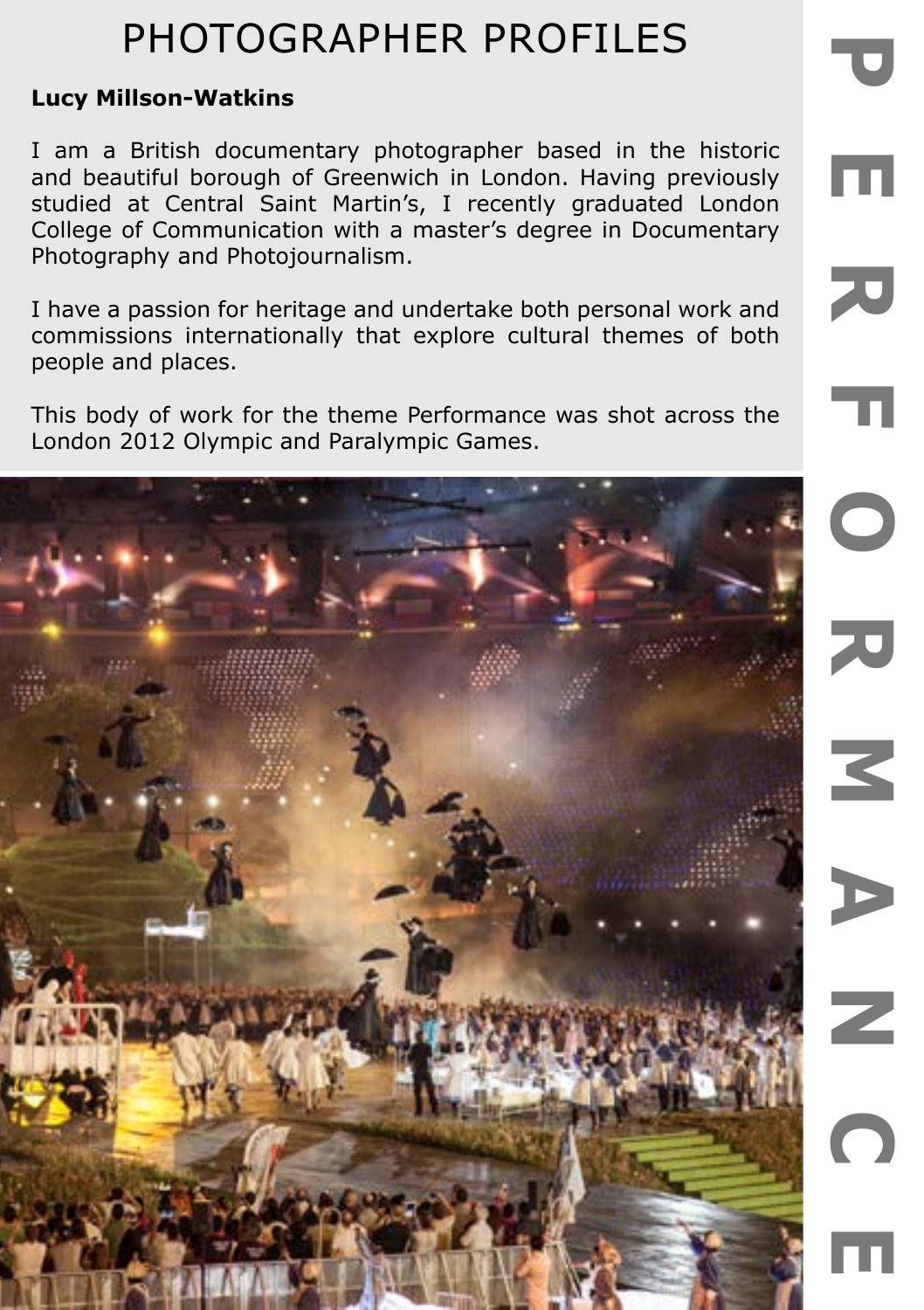### **Kerri Bartup**

"I initially started taking photographs as a hobby. When I went out with friends I would always take a digital camera in my pocket. My dad then introduced me to a Canon SLR about 6 years ago now and I haven't looked back since. I take a camera most places I go so I am rarely without it. I take wedding photography and family portraits part time, which gives me a break from my day job as a Police Officer. These photos were taken at the Hilton Metropole, Brighton during a Help For Heroes Charity Boxing Match".

m

70

C

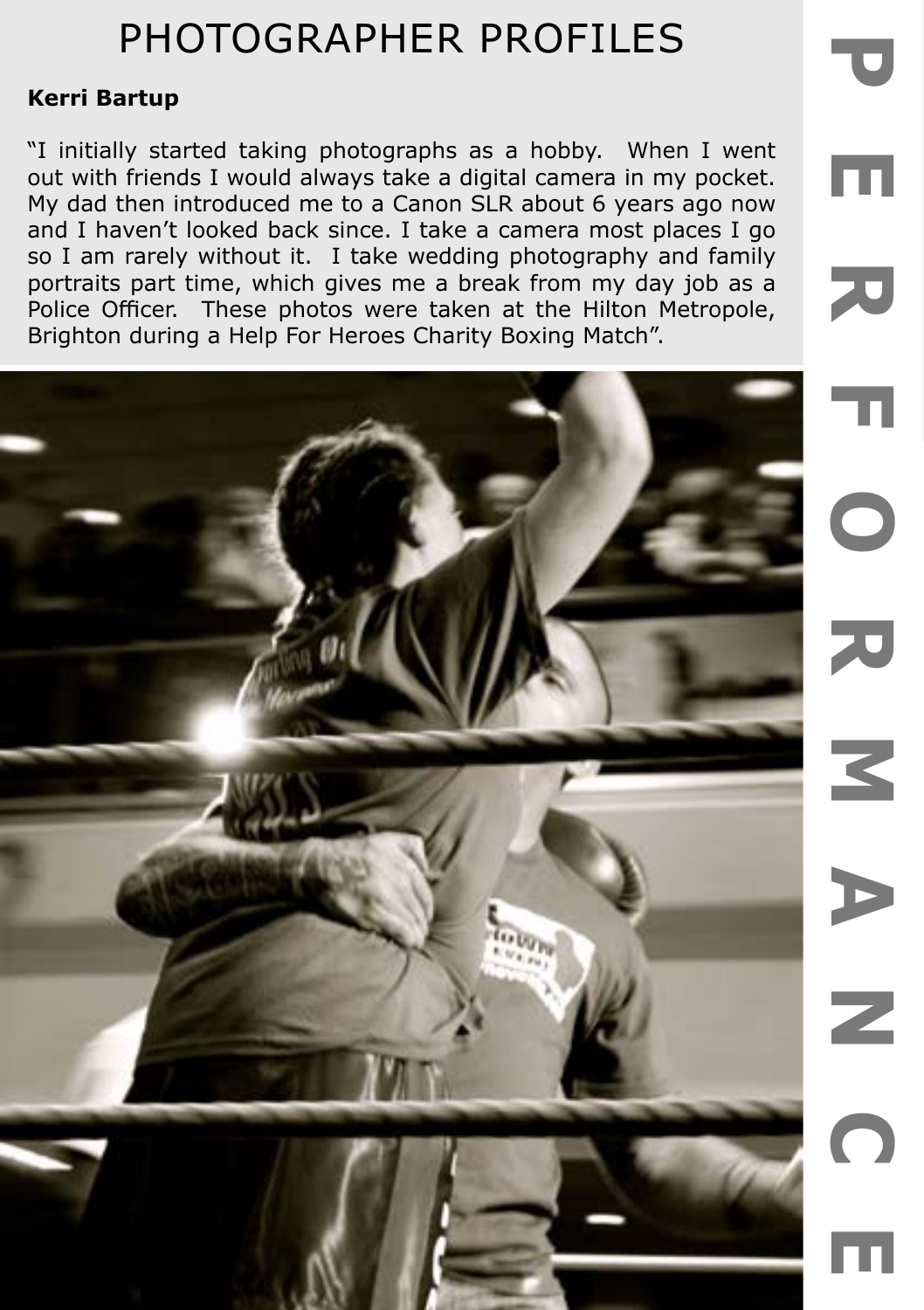### **Kris Wood**

"I've been very fortunate to have met a lot of great performers through photography, from local musicians and actors, to politicians and some of the world's best athletes. Performers always bring something extra to a picture, they have a spark in their eye, a connection with the camera that makes getting across who they are and what they do that much easier. For this exhibition I've mixed pictures of performances with portraits of performers, to try and show how, no matter the scenario, a good performer will always be able to grab your attention; be it in a stadium that seats 70,000 people, or a small photographic home studio that barely has room for 2".

m

70

m

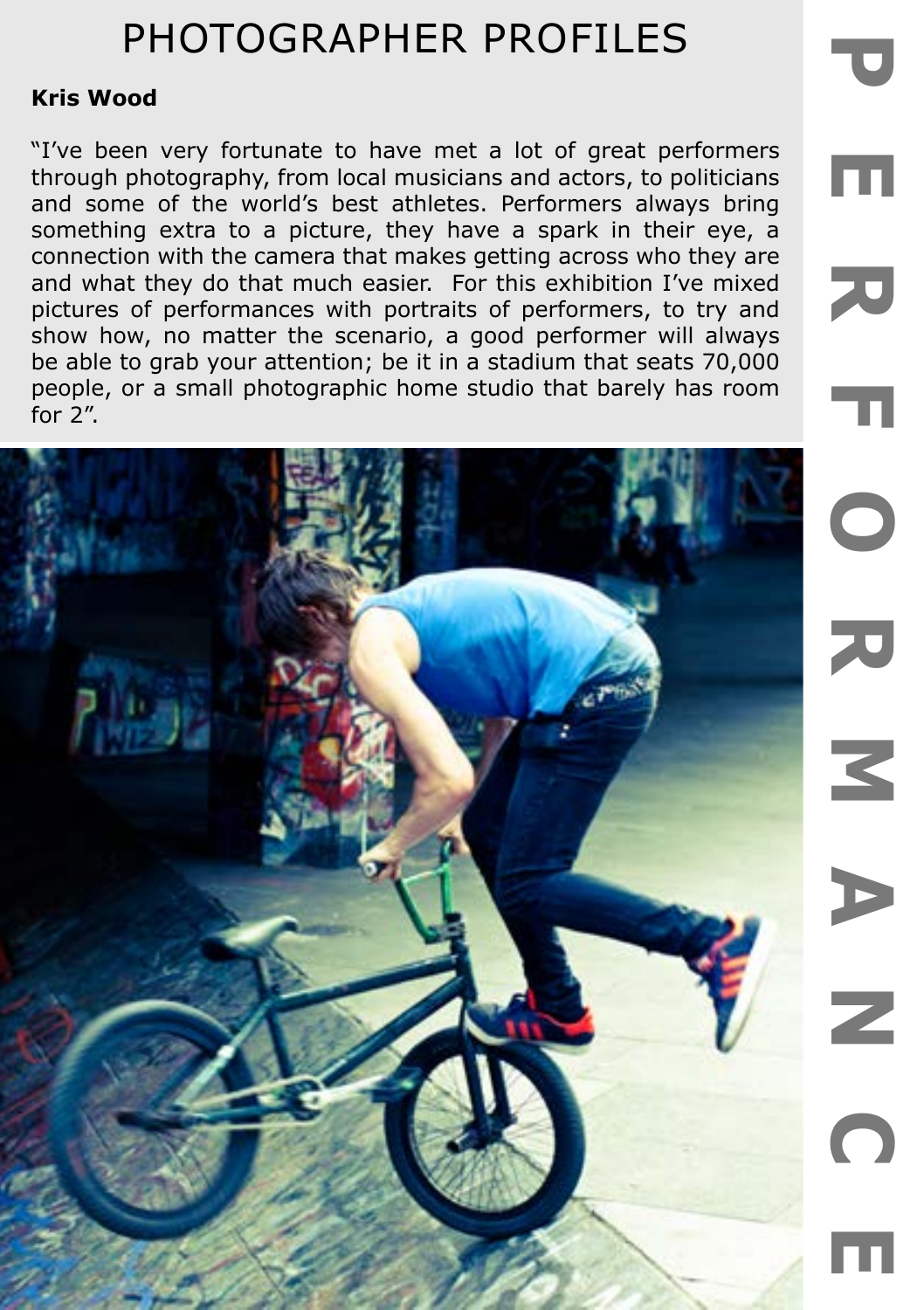#### **Vanessa Teran**

"I am from Quito, Ecuador. My main interest is documentary photography. This love has taken me out of my comfort zone and exposed me to different realities,, leaving me with a never ending curiosity to explore and experience this world. My two submitted series, Afrika Burns and the Migrant Raise, were very different but equally valuable experiences.

Afrika Burns was a festival held in South Africa in April 2012. My intention was to capture the celebration of colours, freedom, detachment and radical self-expression. "Migrant Raise" was a competition held in the City of Quito in November 2012, to honour all the immigrants and to protest against racism and xenophobia. I wanted to highlight how the event looked beyond race, status, and nationality to acknowledge that, for good or bad, migration is a phenomenon to which we can all relate".

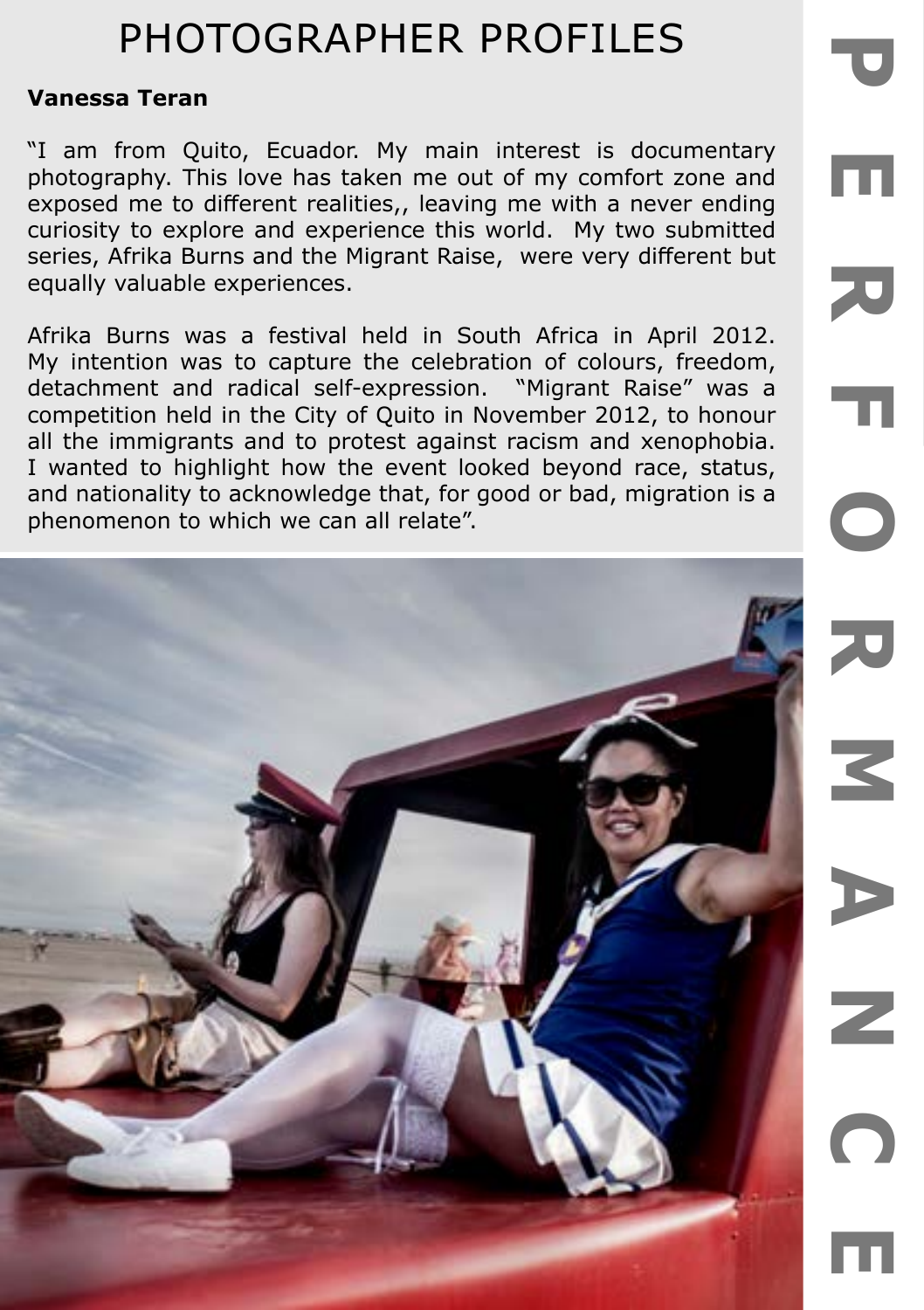#### **Martin Parratt**

Based in Hertfordshire UK, Dr Martin Parratt has varied photographic interests including social photography, landscape and fine art. His work has proved popular with the public and he has gained a number of awards and prizes. He has been an active member of Welwyn Garden City Photographic Club for the last nine years. On display are images derived from various sports and other events. These generally convey a sense of dynamism; his plans included capturing dynamic images of wheelchair racers in the London Marathon. The difficulties caused by large crowds, differing weather and fleeting subjects necessitated several visits to this event in order to capture a coherent set of images.

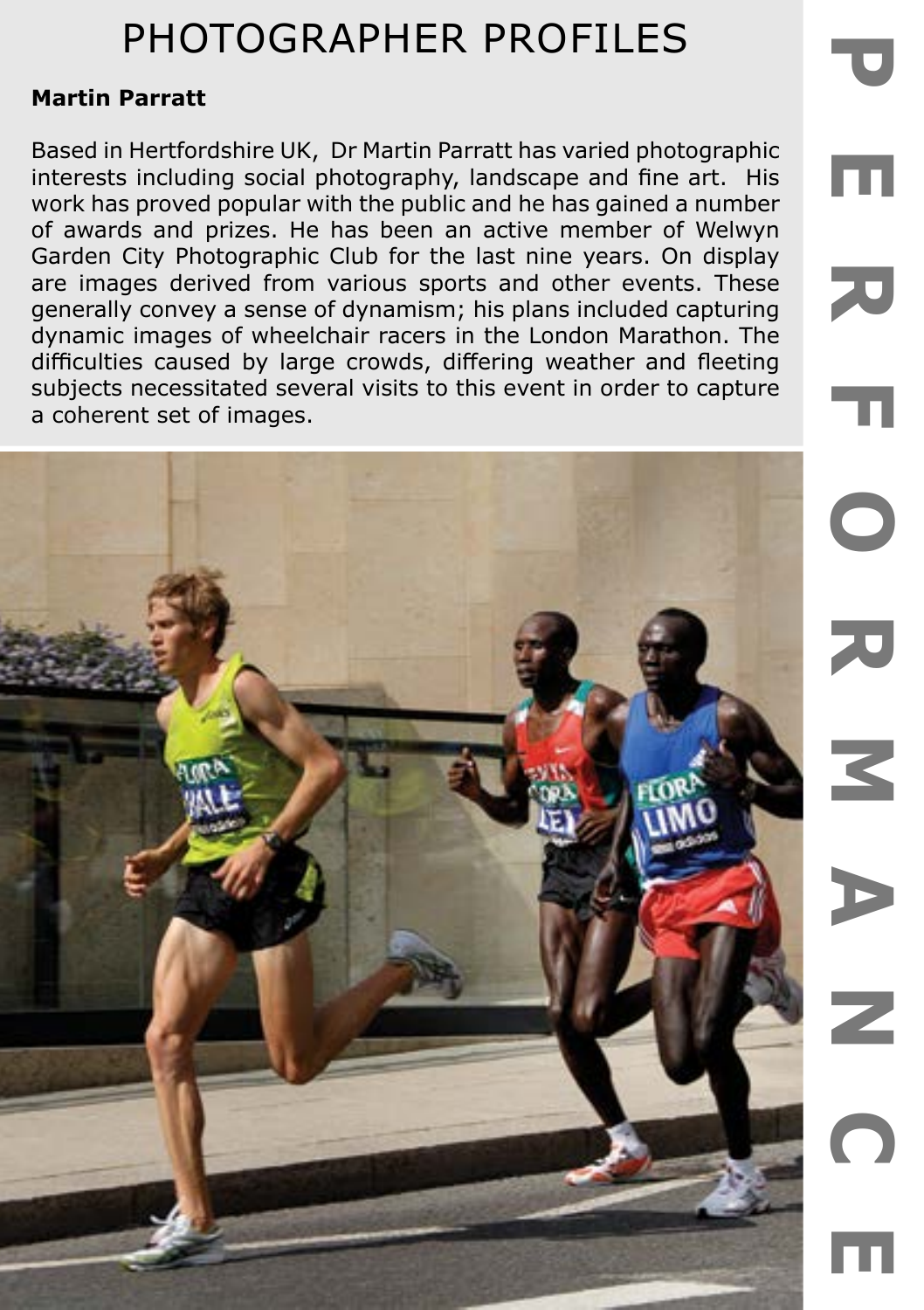## **Zdravko Dimitrov**

"I still haven't found the exact path in photography that I would like to pursue, but I enjoyed taking the images of the International Folklore Festival in my hometown. There were performers from Ireland, Turkey and Serbia. I have also submitted images from a project of staged photographs called Circus Freaks. It was created in collaboration with makeup artists, costume makers, actors and film producers. Our goal was to make it very colourful, very bizarre and odd and I believe we achieved it".

m

70

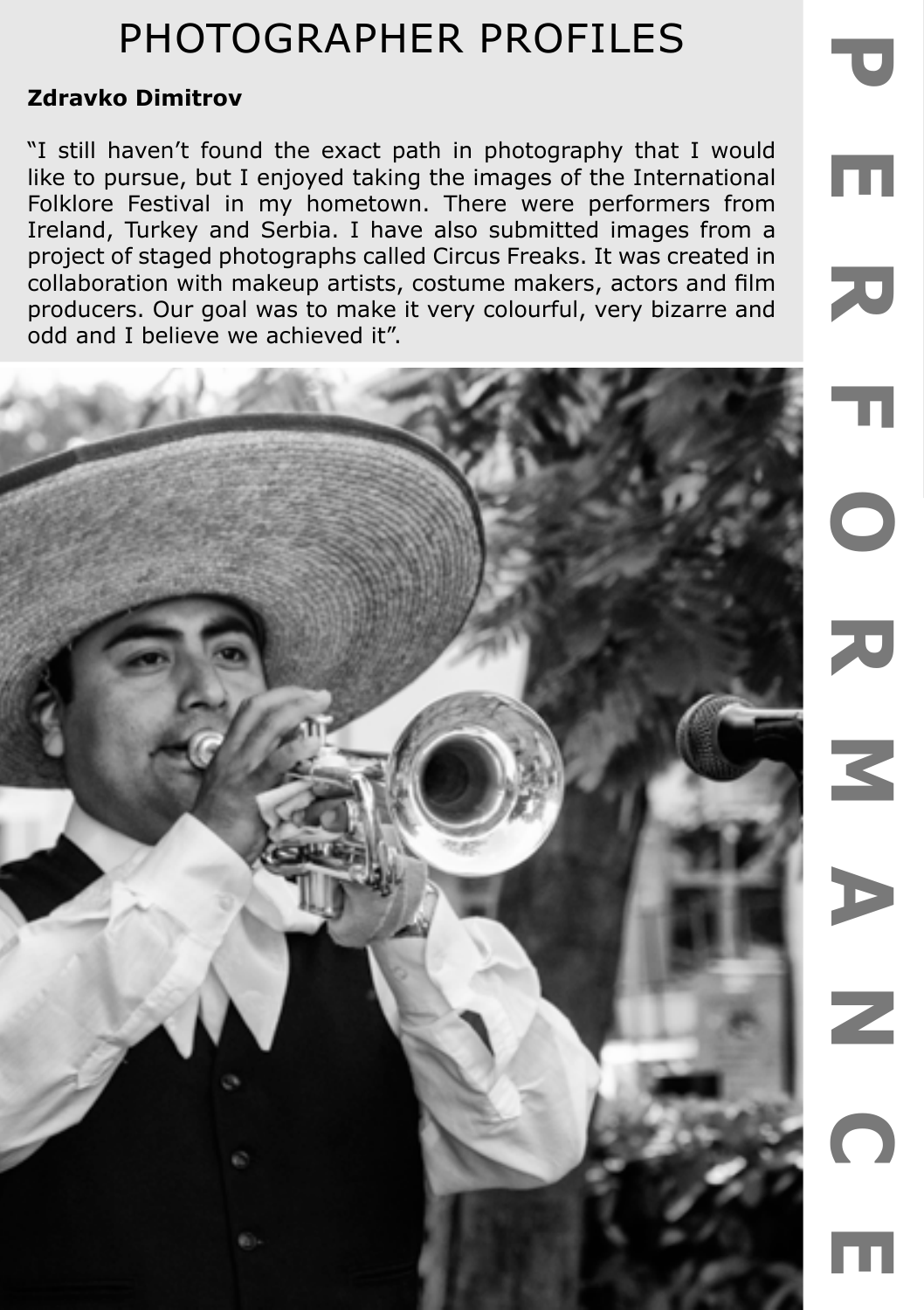### **Yehia El Alaily**

Yehia is Egyptian/ British commercial photographer based in Cairo, Egypt. Since specializing in commercial photography in 2005, Alaily has worked with several local and international clients, and is currently agent represented. His commercial portfolio covers a wide range of genres; conceptual, lifestyle, people, nature and architecture, but his keynote project remains the Birds of Egypt which he started in 2005.

m

刀

 $\overline{\mathbf{u}}$ 

"I have always had a passion for documentary, and the Zar music is almost dying out. There is now only one tribe still playing Zar in Cairo. I attended 3 concerts in 2 years to collect the content, they play in a small smoky room in downtown Cairo. I worked hard to capture the atmosphere in the room.

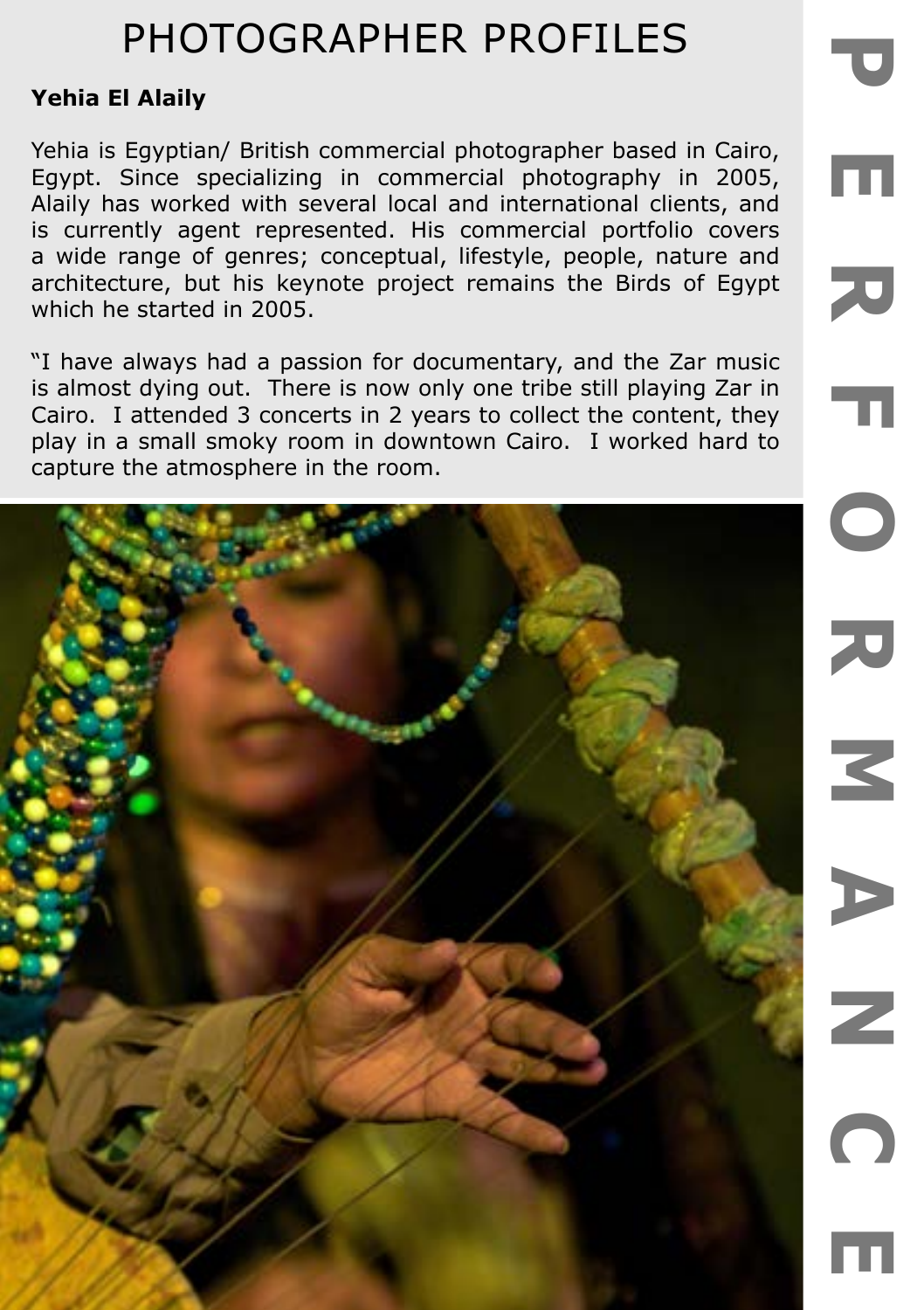U

m

### **Tri Pamuji Wikanto**

My photography is influenced by the social environment surrounding me, such as punk, skateboarding and music The Indonesian band Bangbrozz play metal music to hypnotize the audience. Yes, I am fan of Bangbrozz. I was delighted to have my work accepted by the Photographic Angle. It is a great platform for global photographers to gain experience and achieve recognition for their work.

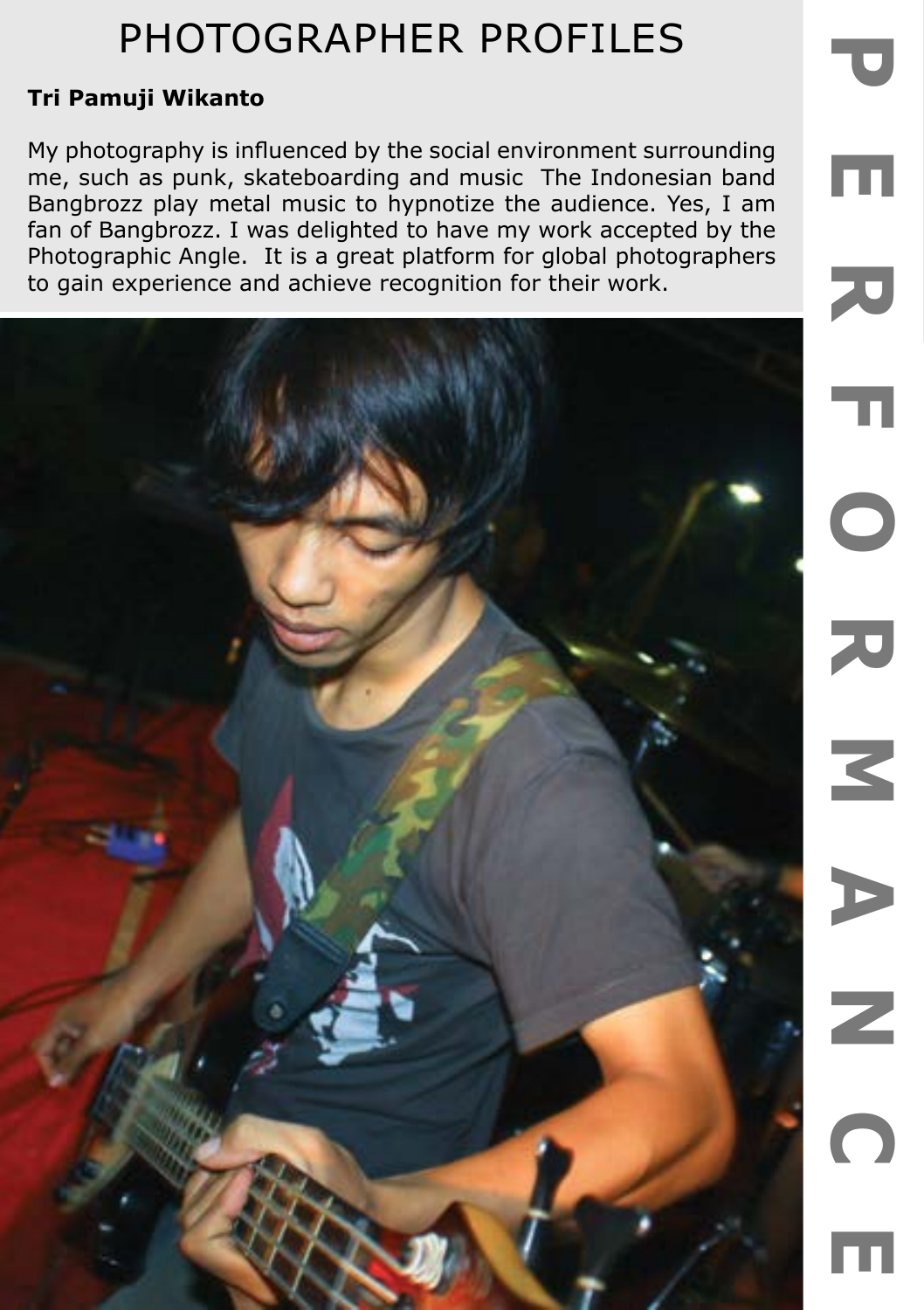## **Miguel Ángel Lozano Bonora**

"Photosynthesis" is a photographic series that merges the visual elements that we recognize in the face and body of a human being, with elements of the botanic world. With this concept in mind I embarked on a plan to experiment with the fusion of human and vegetable forms. Performance is the same as being both in and out of reality. It allows us to recreate an alternative world that we can touch and feel without leaving our normal sense of reality".

m

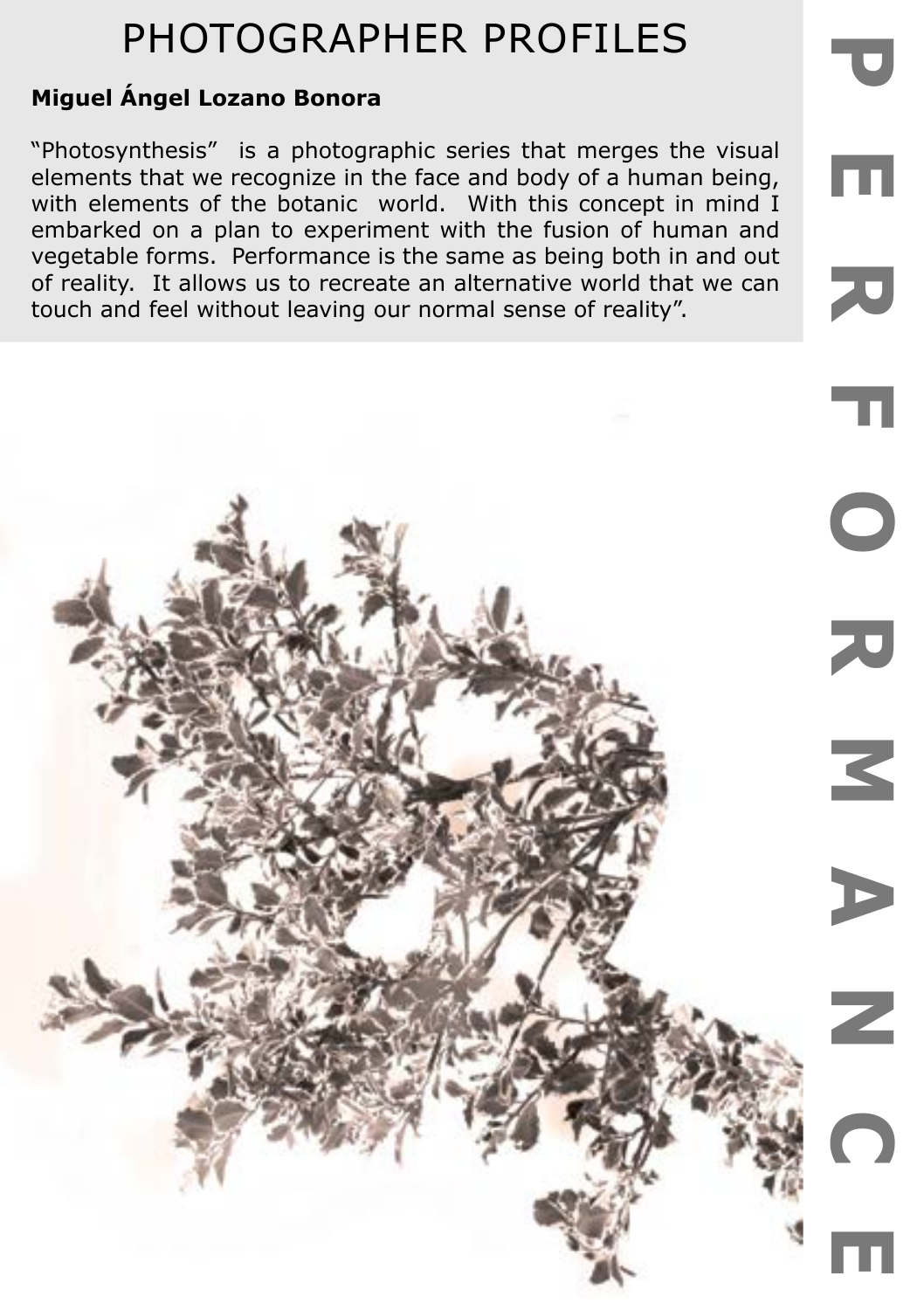$\overline{\mathbf{C}}$ 

m

### **Protim Bannerjee**

"The internet has helped me as a photographer because I can access the great works of photo artists throughout the world. This inspires and motivates me. My prime objective is to find the unusual in ordinary daily activity. My photos are taken at different cultural events in and around Kolkata, West Bengal, India".

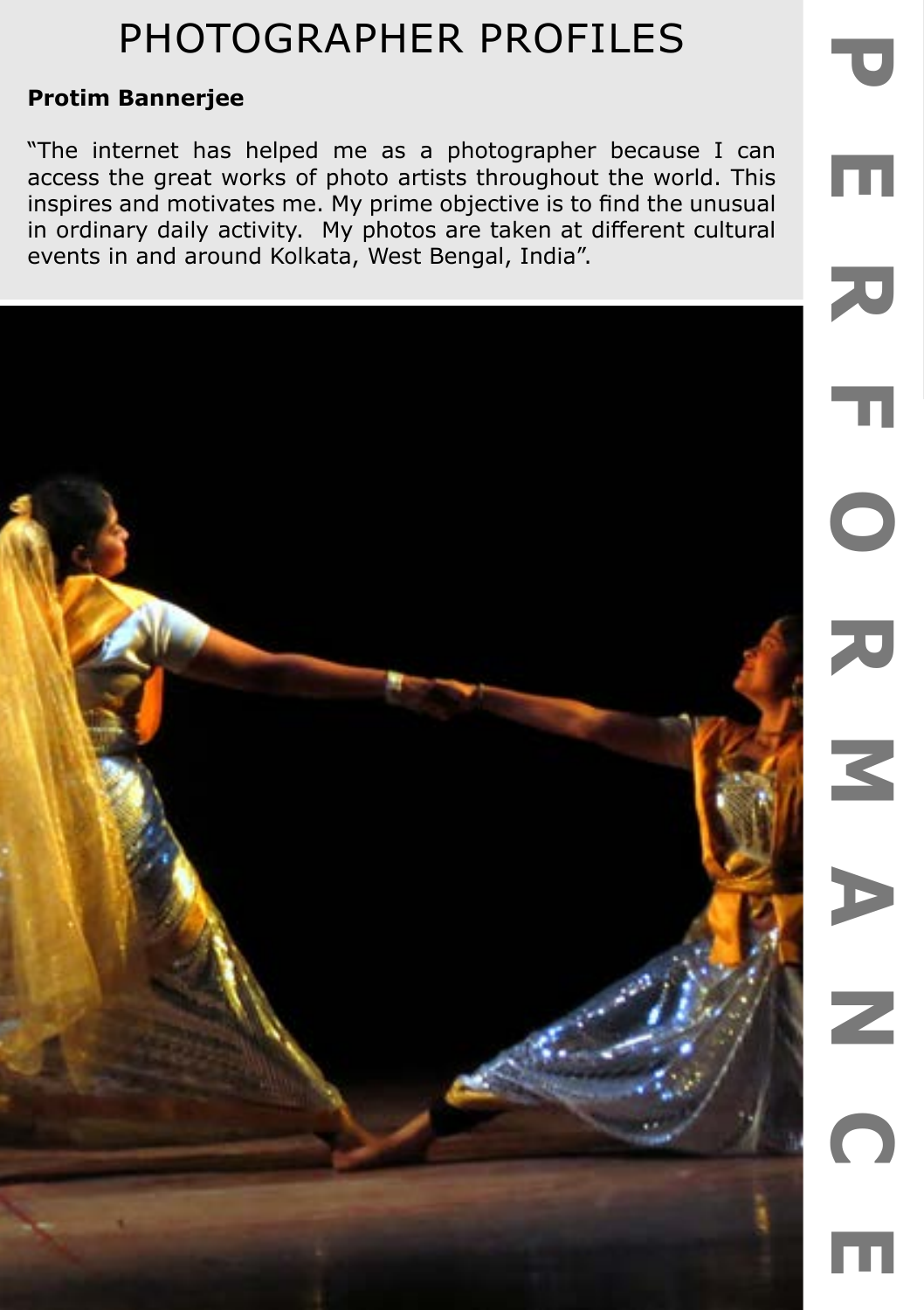### **Hayley Langan**

I started my photographic career shooting events, portraits, and most recently, fashion. I've always had a passion for music and performance of various types. I love the different emotions stage lighting can generate. My images are of a hardcore band based in New Jersey,USA. The Distant Fourth perform at small venues including The Stone Pony (an iconic seaside location associated with many famous artists including Bruce Springsteen and Jon Bon Jovi). The band is composed of five of the most talented young musicians the genre has seen in a long time.

m

70

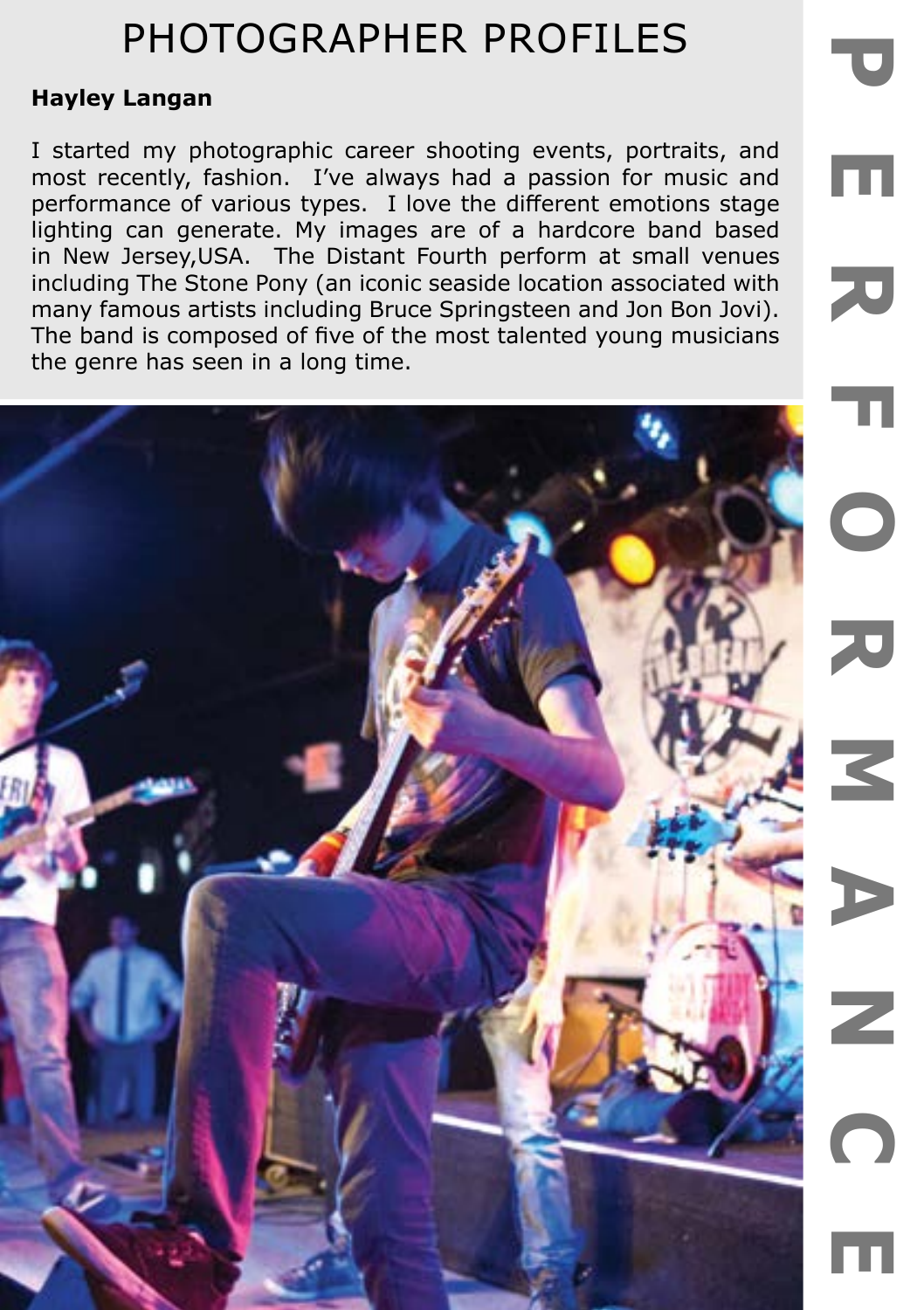### **Sucheta Das**

Sucheta's photographic study of the bidi (cigarette) rolling cottage industry in India highlights the widespread poverty and the extensive use of child labour. The poor adults in these families earn far less than the national minimum wage, so 8-10 years old children work alongside them, compromising their childhood and health. To date national legislation outlawing this practice has been largely ignored by the industrialists.